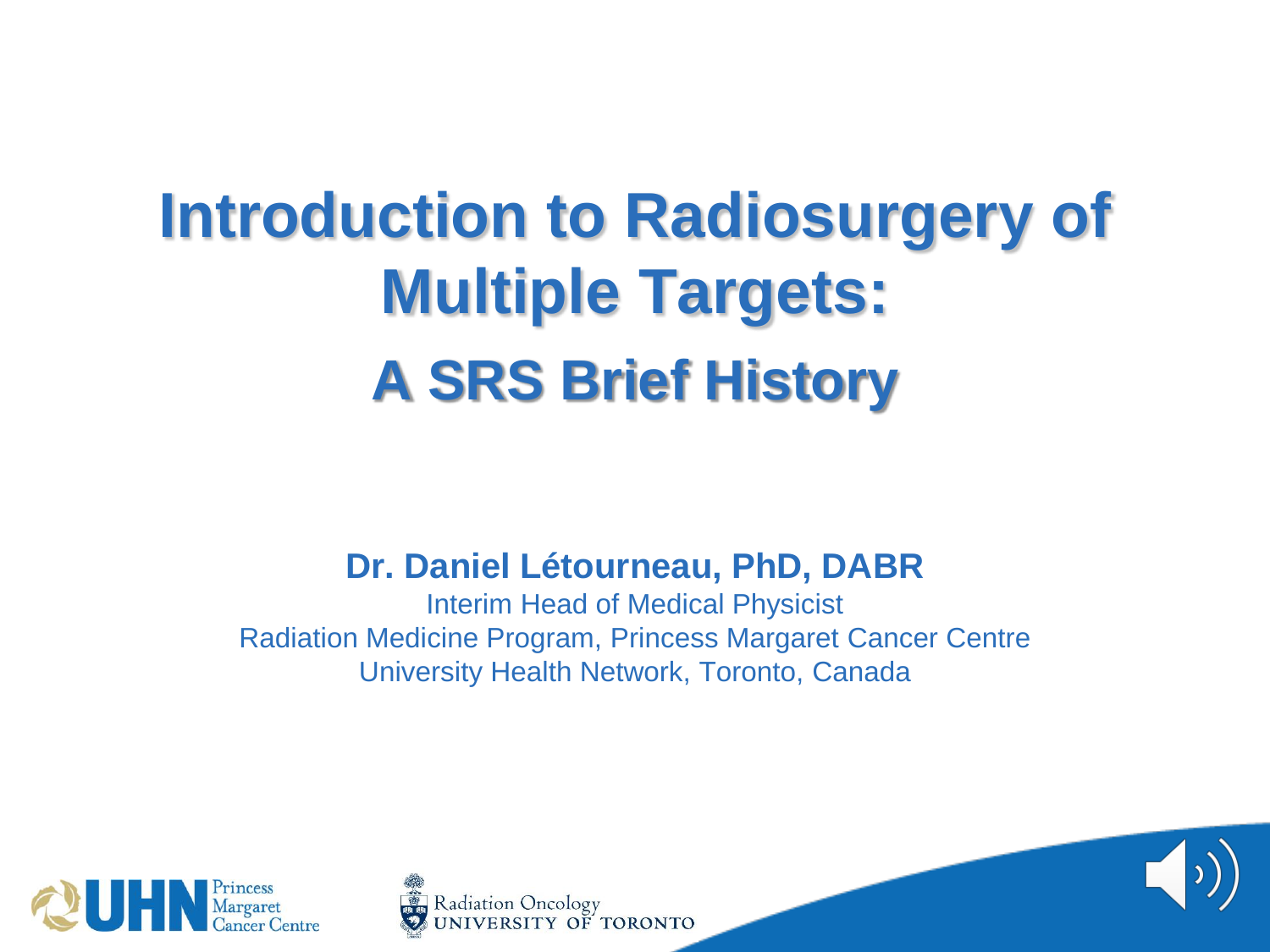# **Stereotactic Surgery**

- 1947: Spiegle and Wycis Developed First Stereotactic Apparatus for Humans
- Localization of Internal Brain Anatomy
- **Required Radiograph and Atlas**
- Treatment of Motion **Disorders**



Invasive Surgery. 201



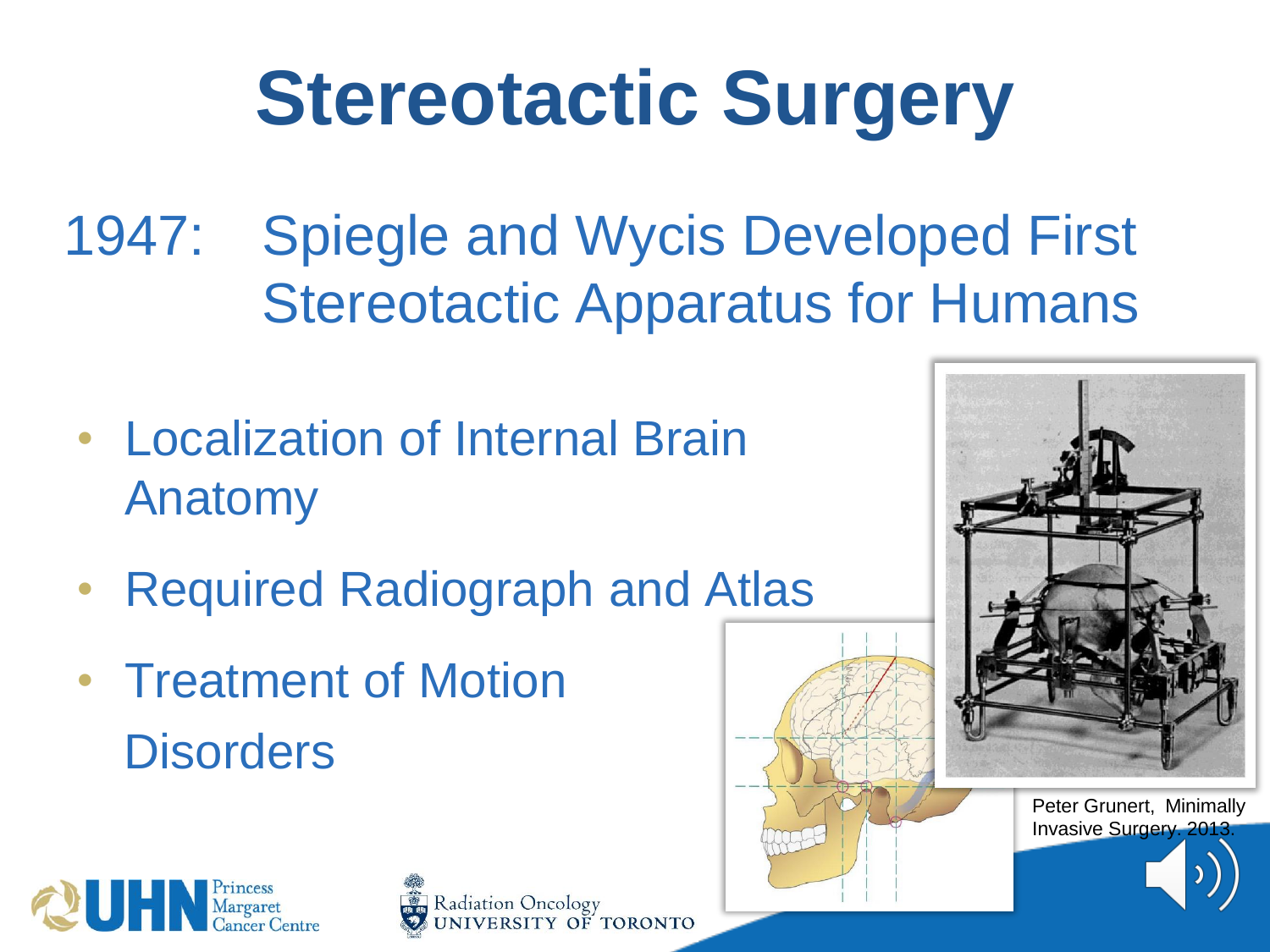# **Stereotactic Radiosurgery**

- Lars Leksell: Stereotactic Frame + Cross Fired-Radiation
	- Single High Dose Fraction

- 1951: SRS Orthovoltage
- 1960: First SRS proton
- 1968: First Gamma Knife

Meyerson and Linderoth, Textbook of Stereotactic and Functional Neurosurgery (2009)



Radiation Oncology UNIVERSITY OF TORONTO Chin and Regine, Principles **Practice of Stereotactic Radiosurgery** (2008)

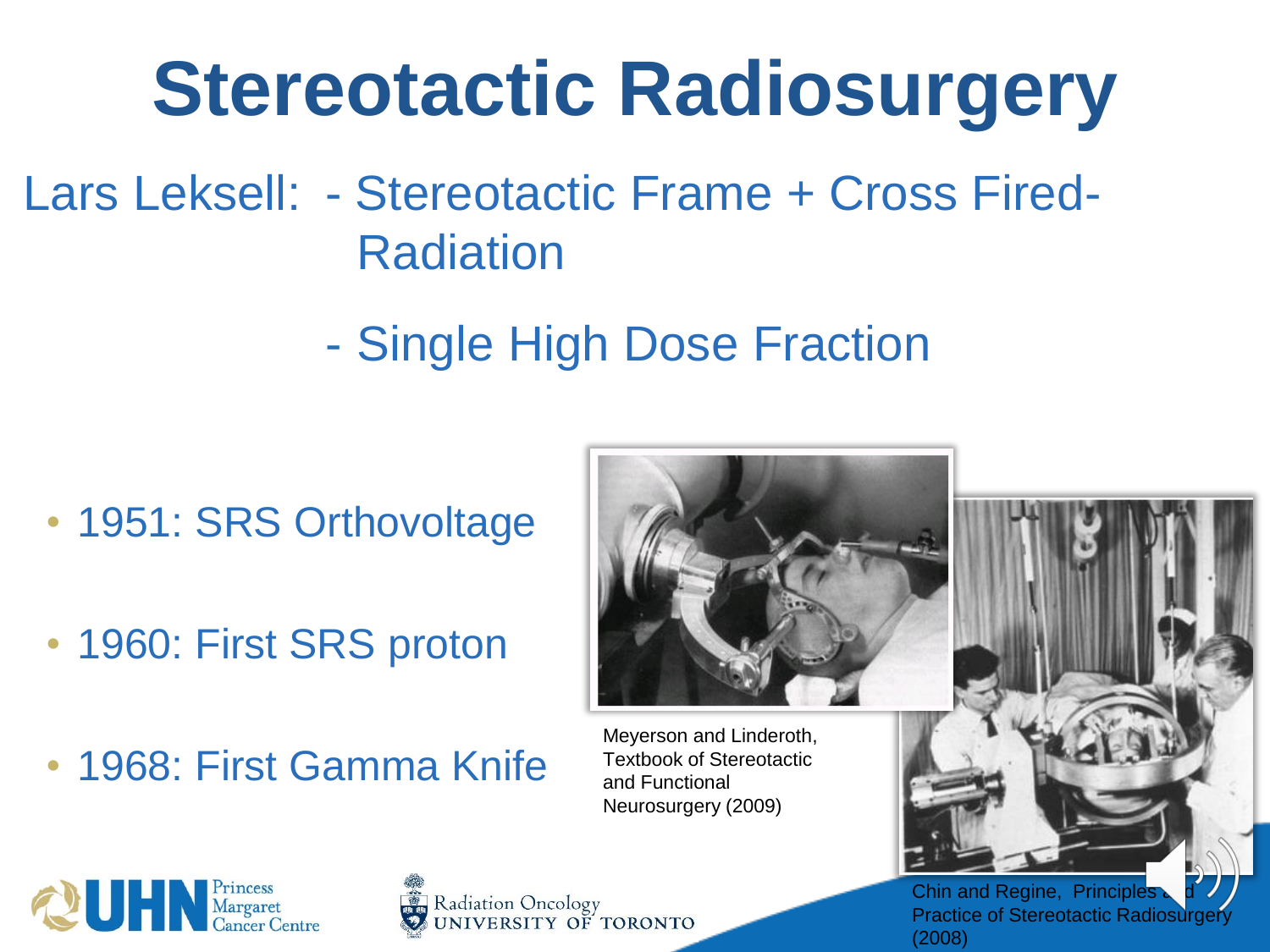# **SRS Early Days**

#### • Indications

– Parkinson's disease, Trigeminal neuralgia, Acoustic Neuroma and Arteriovenous Malformation

- 70's: CT imaging enables SRS for cancer
- 80's: Wider use of Gamma Knife







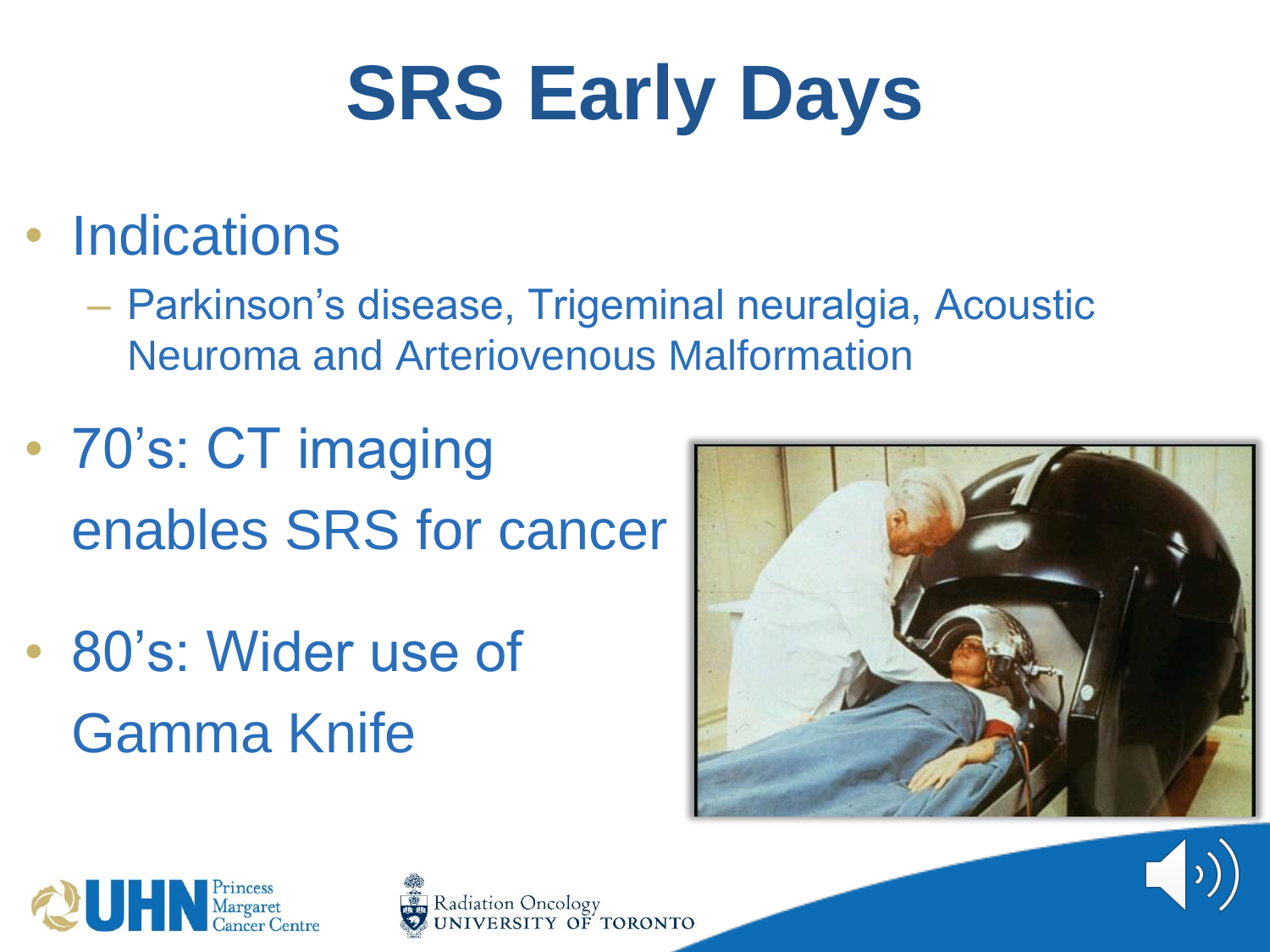- **First Clinical Reports** 
	- Betti and Derenchinsky (1984), Argentina
	- Colombo et al (1985), Italy
	- Hartmann et al (1985), Germany
- SRS Frame, Multiple arcs, TPS, SRS Localization and Cones Hartmann et al





Radiation Oncology<br>UNIVERSITY OF TORONTO

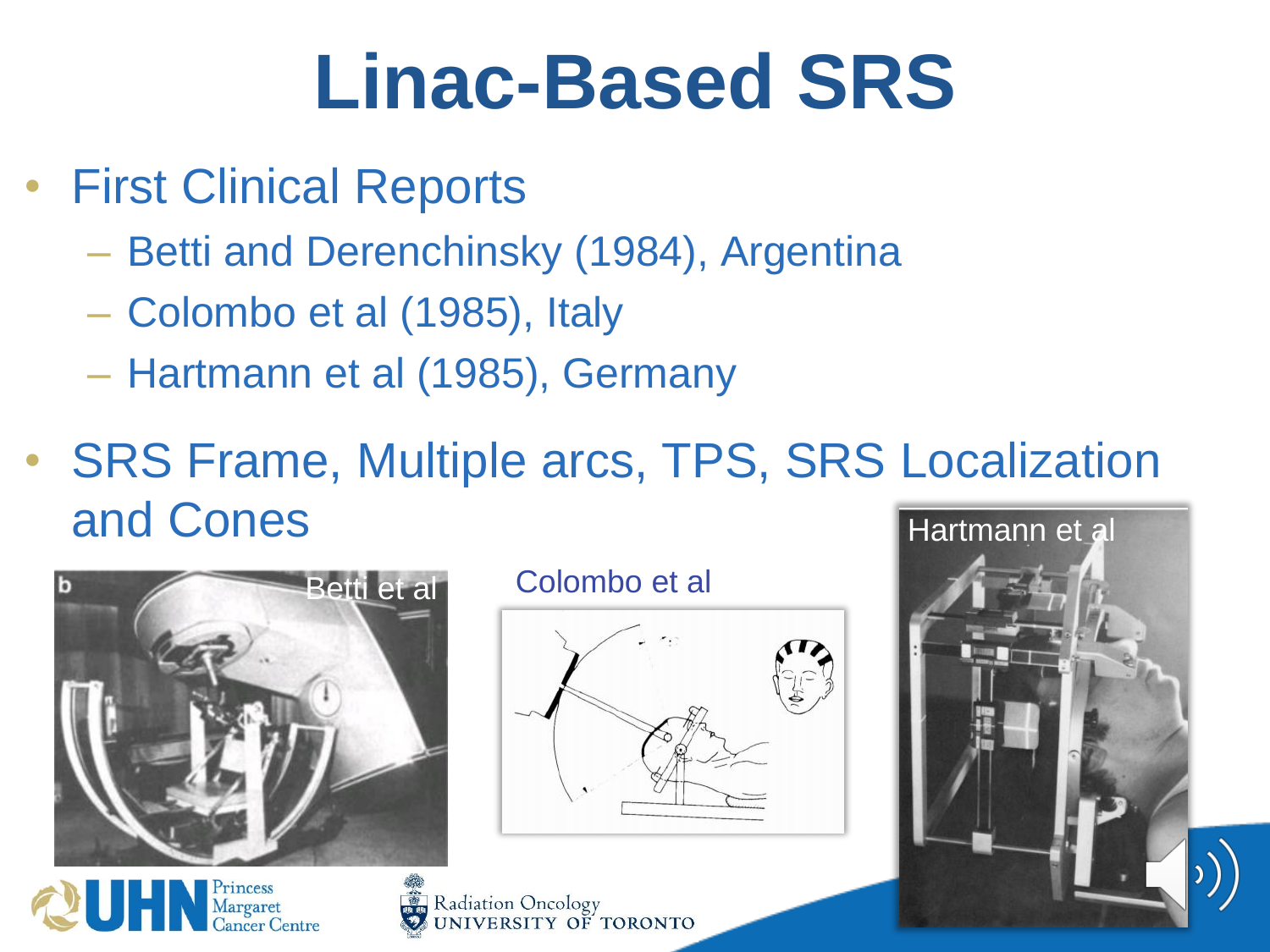### Joint Center for Radiation Therapy System

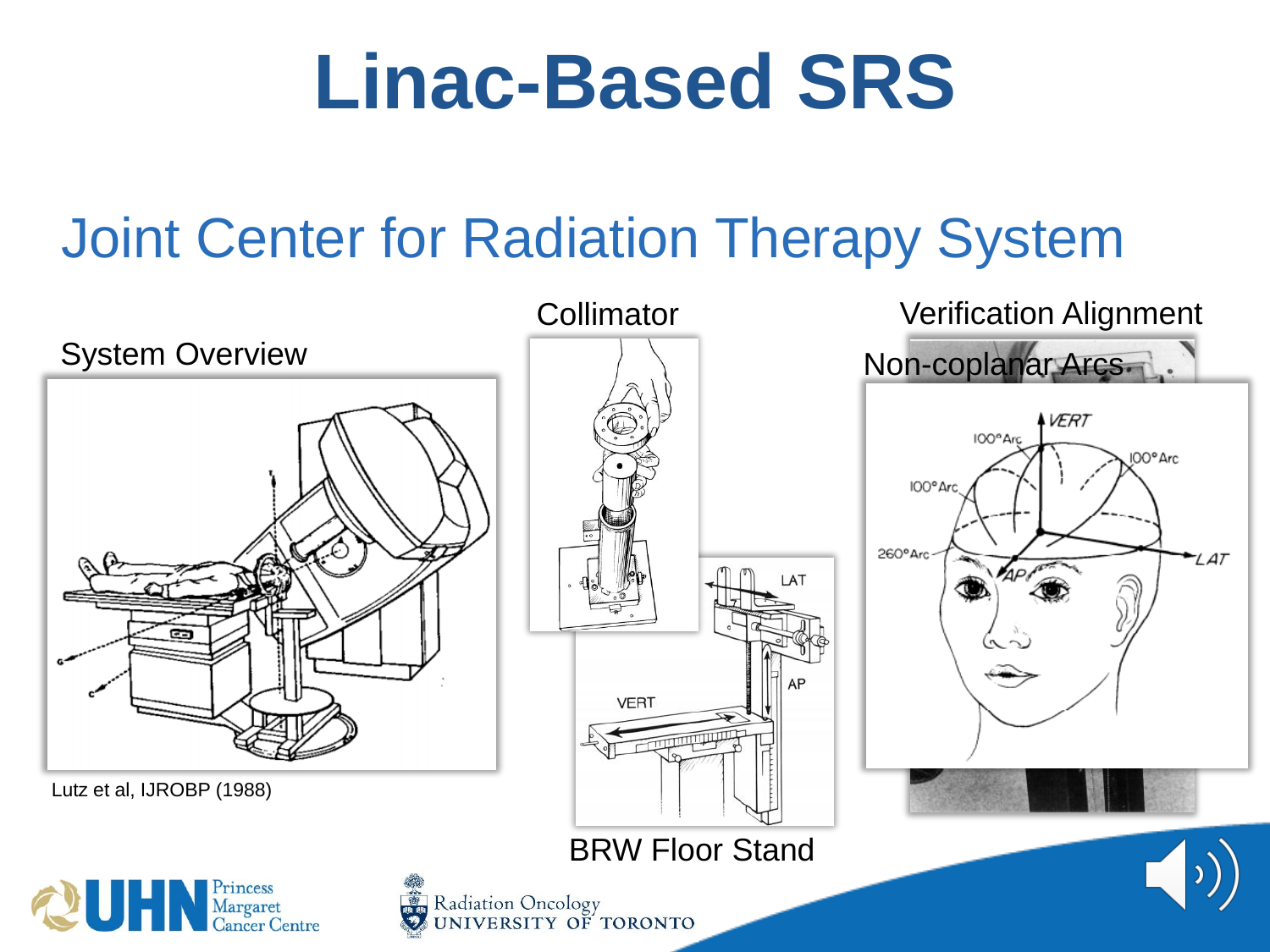#### University of Florida System



**Modern Planning System** 

- Improved Geometric **Accuracy**
- 0.5 mm Maximum Alignment Error



Radiation Oncology<br>WUNIVERSITY OF TORONTO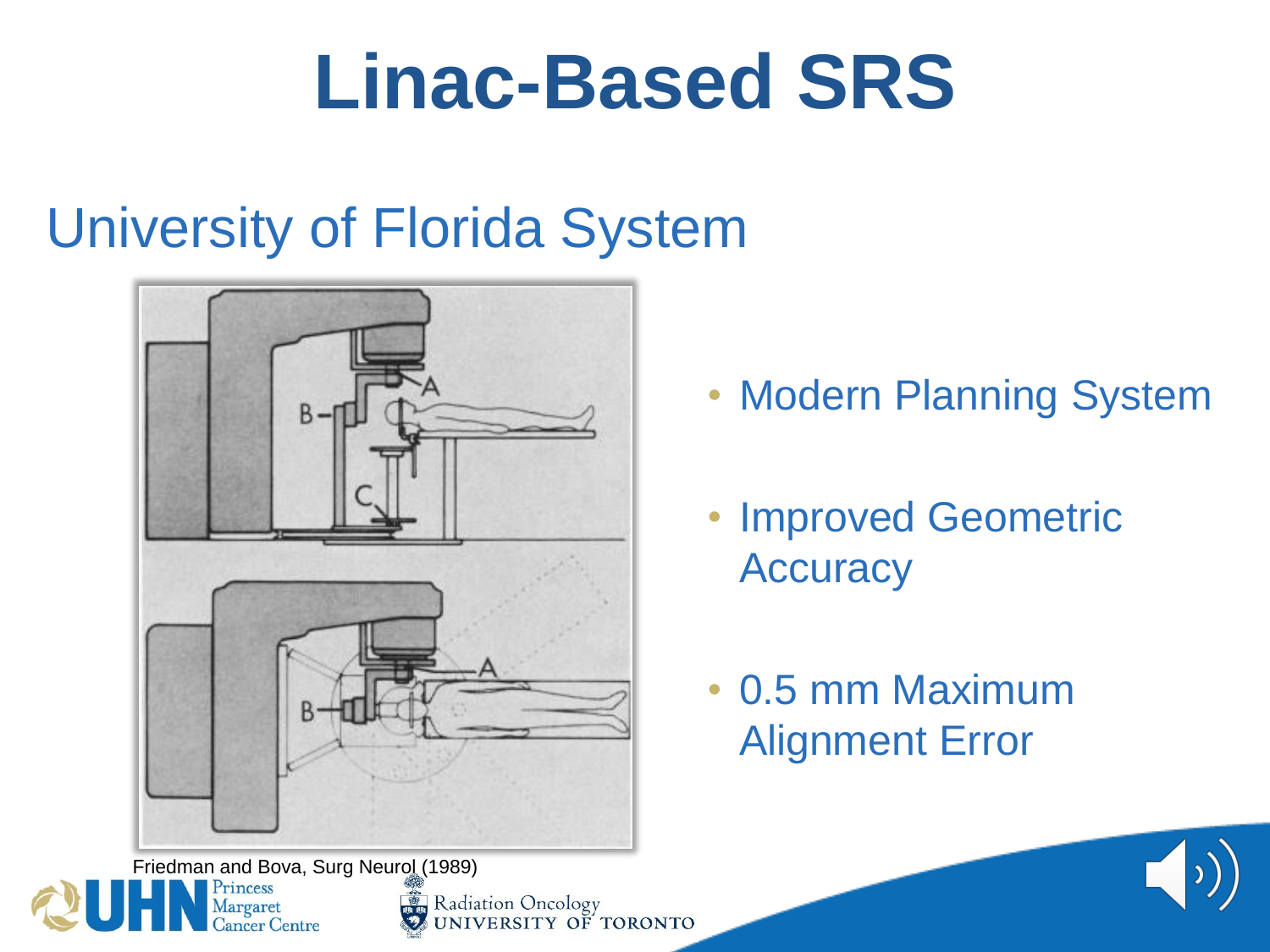McGill University System: Dynamic SRS

• Simultaneous Gantry and Couch Motion while Beam On

#### Couch Mounted Frame





Radiation Oncology UNIVERSITY OF TORONTO

Beam Trajectory Comparison

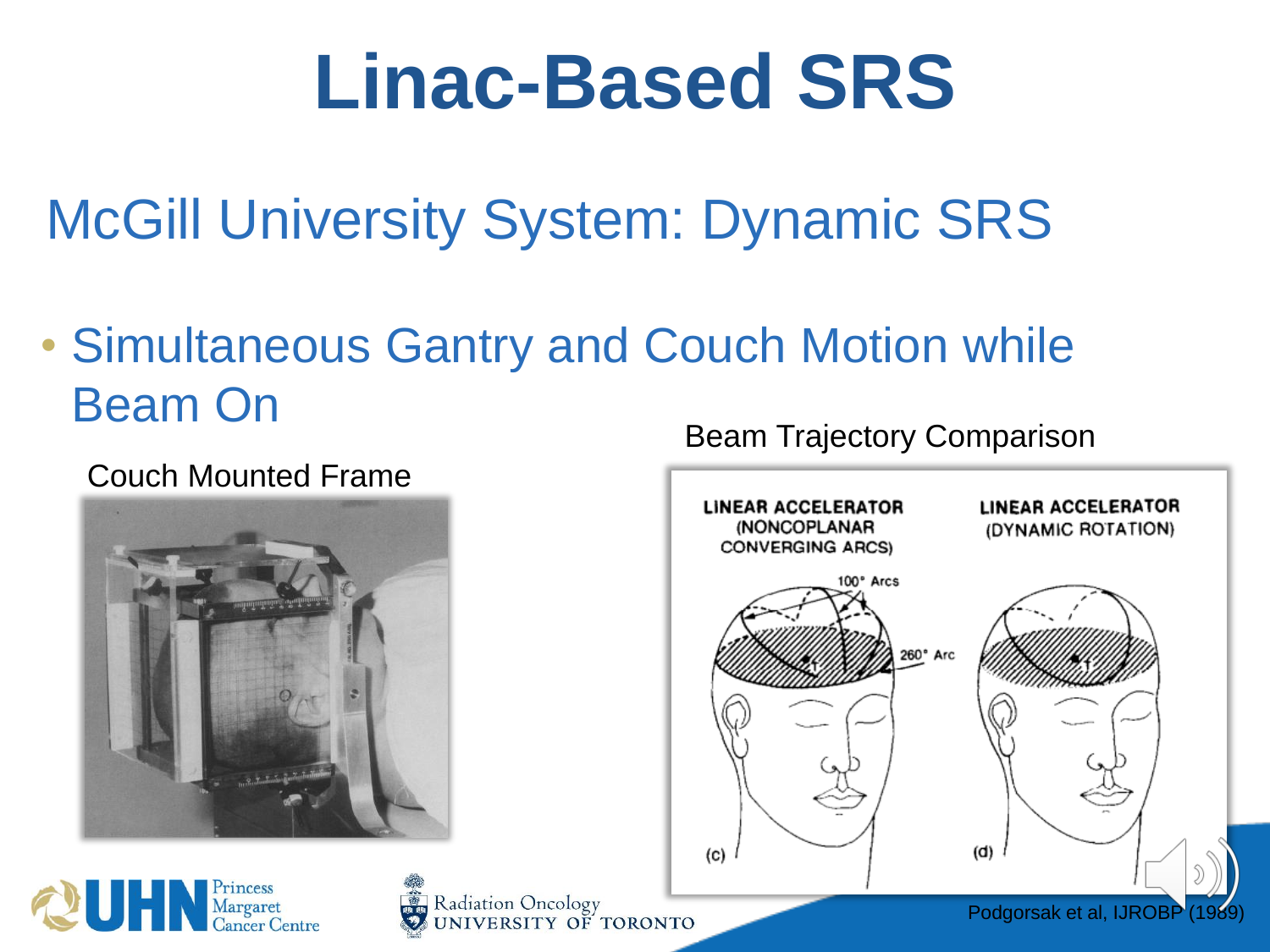# **AAPM TG-42 (1997)**

- Future Directions:
- MRI Distortion Corrections
- Multiple Fractionation
	- Frameless SRS while Maintaining Setup Accuracy
- Portal Imaging for Setup Correction
- Conformal SRS – Micro-MLC